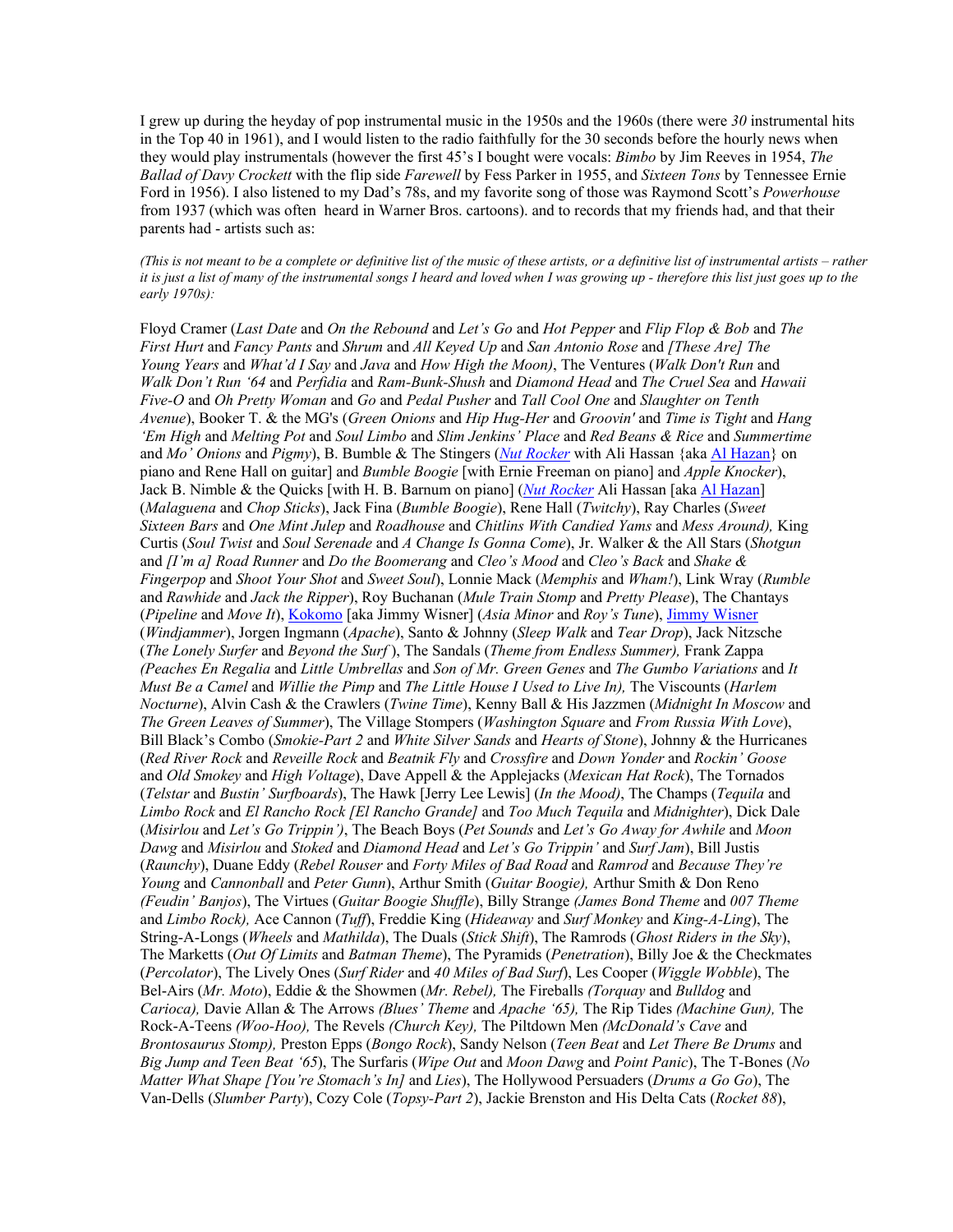Ernie Freeman (*Theme from Dark at the Top of the Stairs* and *Raunchy* and *Indian Love Call* and *Blues After Hours* and *Jivin' Around–Parts 1&2*), Paul Revere & the Raiders (*Like Long Hair* and *Beatnick Sticks*), Bill Doggett (*Honky Tonk-Part 2* and *Hold It* and *Ram-Bunk-Shush* and *Shindig*), Hank Crawford (*After Hours*), The Mar-Keys (*Last Night* and *What's Happenin'*), The Bar-Kays (*Soul Finger*), Rene Hall's Orchestra (*Thunderbird),* The Wailers (*Tall Cool One* and *[I'm a] Road Runner* and *Mau-Mau*), The Rockin' Rebels (*Wild Weekend* and *Rockin' Crickets*), The Routers *(Let's Go [Pony]),* The Royaltones (*Poor Boy*), Lex Vandyke (*Kon-tiki*), Jimmy Forrest (*Night Train*), Lee Allen (*Walkin' with Mr. Lee* and *Strollin' with Mr. Lee* and *Boppin' at the Hop*), Al Caiola (*Bonanza* and *Theme from The Magnificent Seven)*, Willie Mitchell (*20-75* and *Soul Serenade* and *Fever*), Dave "Baby" Cortez (*Rinky Dink* and *The Happy Organ* and *Come Back To Lonely Me* and *Hula Hoop* and *Jamin'-Parts 1&2* and *The Whistling Organ*), Professor Longhair (*Big Chief*-*Parts 1&2*), Fats Domino (*Swannee River Hop*), James Booker (*Gonzo* and *Cool Turkey*), Billy Preston (*Billy's Bag* and *Don't Let the Sun Catch You Crying* and *Gospel In My Soul* and *Outa-Space* and *Space Race*), Dave Lewis (*Little Green Thing* and *David's Mood-Part 2*  and *Lip Service*), Eskew Reeder [aka Esquerita] (*Green Door*), Al Hirt (*Java* and *Cotton Candy* and *Fancy Pants),* Phil Upchurch (*You Can't Sit Down-Parts 1&2*), James Brown (*Night Train* and *Mashed Potatoes '66* and *Ain't It Funky Now-Parts 1&2*), Ernie Fields (*In the Mood* and *Hucklebuck [Twist]* and *The Happy Whistler*), Earl Palmer (*Johnny's House Party-Parts 1&2*), Johnny Otis (*Harlem Nocturne* and *The Midnight Creeper-Part 1* and *Long Tall Sally* and *Willie & the Hand Jive*), Joe Liggins & His Honeydrippers (*The Honeydripper-Parts 1&2* and *Pink Champagne*), Erskine Hawkins (*After Hours*), Roy Milton & His Solid Senders (*T-Town Twist*), Lloyd Glenn (*Southbound Special* and *Old Time Shuffle Blues*  and *Chica Boo*), Kid King's Combo (*Banana Split*), Buddy Lucas (*Deacon John*), Joe Houston (*All Night Long),* Jimmy Beck (*Pipe Dreams*), Googie Rene (*Side-Track*), Plas Johnson (*Hoppin' Mad*), Maxwell Davis (*Boogie Cocktails*), Jay McShann (*Hootie's Ignorant Oil*), Mandrake (*Lost Love*), The Astronauts *(Movin'* and *Competition Coup* and *Baja*), Tim Whitsett & The Imperials (*Mashville* and *Monkey Man* and *Shine*), Al Casey (*Surfin' Hootenanny* and *Cookin'* and *Jivin'Around*), Travis Wammack (*Scratchy),* The Shadows (*Apache* and *Wonderful Land* and *Kon-Tiki* and *Dance On* and *Foot Tapper* and *FBI*), The Rondels (*Shades of Green* and *Back Beat #1*), Jim Messina & the Jesters (*The Breeze & I),* Chet Atkins (*Freight Train* and *Snowbird* and *Teensville* and *Wheels* and *Windy & Warm* and *Walk Don't Run* and *Boo Boo Stick Beat* and *Muskrat Ramble* and *Greensleeves* and *East Wind* and *Squirrely* and *La Madrugada [The Early Dawn]* and *Steeplechase Lane* and *The Claw and Hawaiian Slack Key [*aka *'Opihi Moemoe]*  and *Flop Eared Mule & Other Classics* and *Spanish Fandango*), Chet Atkins & Jerry Reed (*Jerry's Breakdown*), Jerry Reed (*The Claw* and *Reedology*), Lenny Breau (*The Claw* [a medley that also includes *This Here*] and *Mercy Mercy Mercy*), Merle Travis (*Walkin' the Strings* and *Cannonball Rag* and *Blue Smoke* and *Saturday Night Shuffle* and *Bye Bye Blues* and *I'll See You in My Dreams* and *Bugle Call Rag)*, Flatt & Scruggs (*Foggy Mountain Breakdown* and *The Ballad of Jed Clampett),* Eric Weissberg & Deliverance *(Dueling Banjos),* Buck Owens & His Buckaroos (*Buckaroo*), Pee Wee King & Redd Stewart (*Bonaparte's Retreat*), Johnny Smith (*Moonlight in Vermont* and *Walk Don't Run*), Wes Montgomery (*Windy* and *California Dreamin'* and *Goin' Out of My Head* and *Tequila* and *Bumpin' On Sunset* and *Little Child Daddy Dear* and *The Big Hurt* and *What the World Needs Now* and *Insensatez [How Insensitive]* and *Midnight Mood* and *The Thumb* and *Road Song [*aka *Ogd]* and *Willow Weep for Me* and *Movin' Wes* and *A Day In the Life*), Gabor Szabo (*Spellbinder* and *Witchcraft* and *Gypsy Queen* and *Cheetah*), Django Reinhardt & Stephane Grappelli (*Minor Swing* and *Sweet Sue* and *Swing '39* and *I'll See You in My Dreams* and *Limehouse Blues* and *Tiger Rag* and *Body & Soul* and *Sheik of Araby* and *Dinah*), Jimi Hendrix (*Rainy Day Dream Away* and *Still Raining Still Dreaming* [both with Mike Finnigan on organ], and *Third Stone From the Sun*), The Jerry Hahn Brotherhood [with Mike Finnigan on organ] (*Ramblin'* and *Comin' Down* and *Dippin' Snuff),* Tommy Garrett & The Fifty Guitars (*Guadalajara*), Boots Randolph (*Yakety Sax*), Earl Bostic (*September Song* and *Harlem Nocturne* and *Flamingo*), Stan Getz & Astrud Gilberto (*The Girl from Ipanema*), Stan Getz & Charlie Byrd (*Desafinado*), Charlie Byrd (*Meditation*), Acker Bilk (*Stranger on the Shore*), Mongo Santamaria (*Watermelon Man* [with Herbie Hancock on piano, and he also composed this piece] and *Afro-Blue*), Grant Green [with Larry Young on organ] (*The Cantaloupe Woman*), Larry Young [Khalid Yasim] (*The Cradle*), Jimmy Smith (*The Cat* and *Who's Afraid of Virginia Woolf* and *Walk on the Wild Side* and *Got My Mojo Working* and *High Heel Sneakers* and *Chain of Fools* and *I'm Gonna Move to the Outskirts of Town* and *Is You Is or Is You Ain't My Baby* and *Elegy for a Duck* and *Peter Plays Some Blues* and *I'm Your Hoochie Coochie Man* and *One Mint Julep* and *Boom Boom* and *Blues & The Abstract Truth* and *TNT* and *Ain't That Just Like a Woman* and *Midnight Special*  and *Slaughter on Tenth Avenue* and *The Sermon* and *The Champ* and *This Nearly Was Mine* and *The Gentle*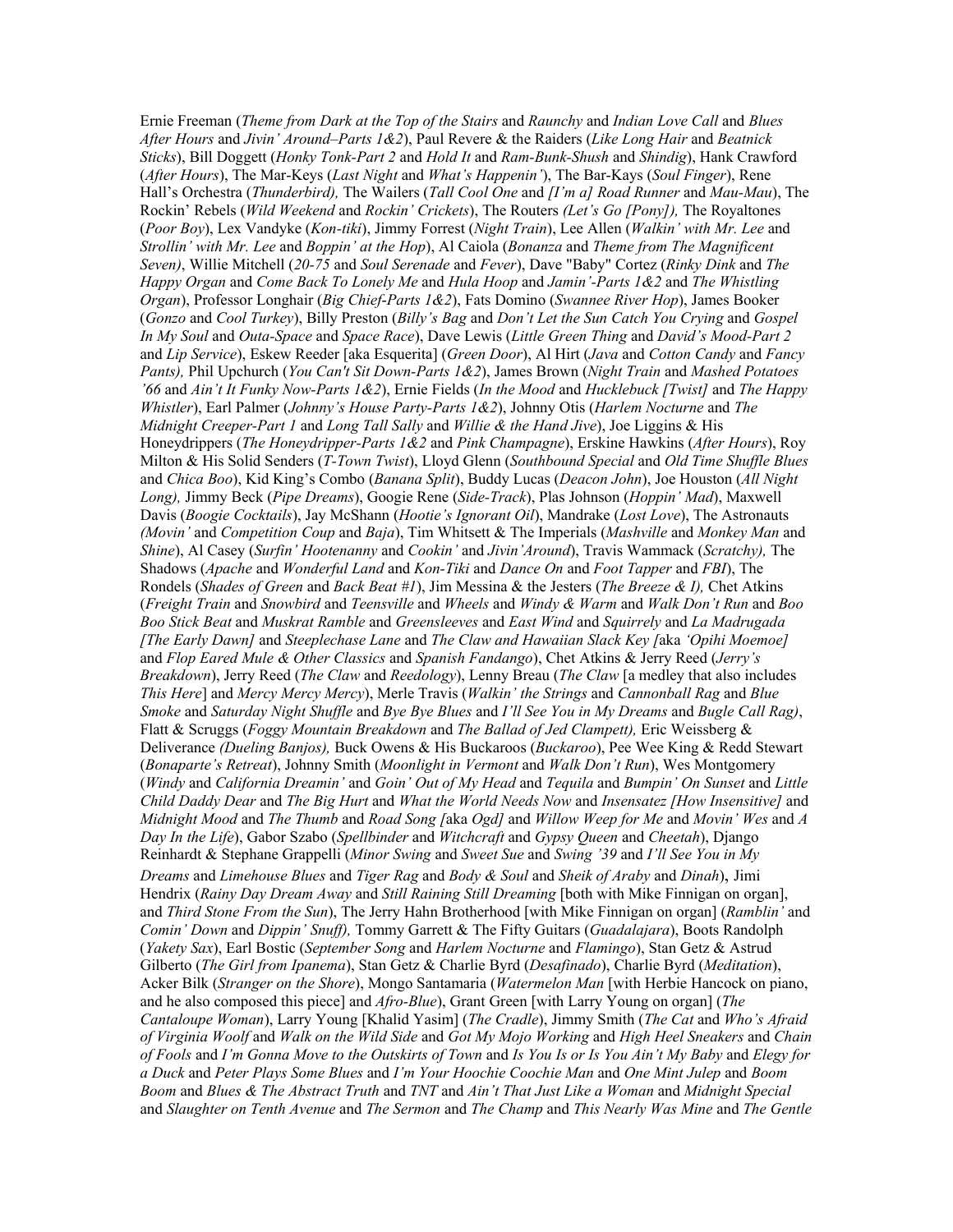*Rain* and *Go Away Little Girl* and *Organ Grinder's Swing* and *Greensleeves),* Jimmy McGriff (*I've Got a Woman-Part 1* and *I've Got a New Woman* and *Red River Valley* and *Kiko* and *All About My Girl*), Gene Ludwig (*Comin' Home Baby* and *Moanin'*), Little Richie Varola (*Slaughter on Tenth Avenue* and *Who's Afraid of Virginia Woolf* ), Groove Holmes (*Misty*), Billy Larkin & the Delegates (*Pygmy-Parts 1&2*), Brother Jack McDuff (*A Change is Gonna Come*), The Mustang [aka Paul Griffin] (*Night Train* and *Tennessee Waltz Frug* and *A Hard Day's Night*), Walter Wanderley (*Summer Samba [So Nice]* and *Call Me* and *The Girl from Ipanema*), Ethel Smith (*Tico Tico*), Sir Julian [Gould] *(Caravan* and *Bach Goes Berserk* and *Lover* and *Dansero*), The Spencer Davis Group [with Stevie Winwood on organ] (*Blues in F*), Nicky Hopkins [pianist with the Jeff Beck group] (*Girl From Mill Valley*), Jeff Beck (*Greensleeves),* Al Kooper [with Super Session] (*Harvey's Tune*), Al Kooper & Michael Bloomfield [with Super Session] (*Albert's Shuffle* and *Stop* and *His Holy Modal Majesty* and *Really*), Al Kooper & Stephen Stills [with Super Session] (*Season of the Witch*), Blood, Sweat & Tears [featuring Dick Halligan on organ] (*Blues Part II* ), Brian Auger & the Trinity (*In & Out* and *Kiko*), The Nice [with Keith Emerson on organ] (*America)*, Lee Michaels (*Stormy Monday*), Country Joe & the Fish (*Masked Marauder),* Jorma Kaukonen [guitarist with the Jefferson Airplane] (*Embryonic Journey*), Bert Jansch (*Anji*), Paul Simon (*Anji*), Davey Graham (*Anji*), John Renbourn (*The Lady & the Unicorn* and *Trotto/Saltarello* and *Sarabande* and *The Earle of Salisbury* and *The Trees They Do Grow High*), John Fahey (*Brenda's Blues* and *On the Sunny Side of the Ocean* and *Some Summer Day* and *When the Springtime Comes Again* and *The Last Steam Engine Train* and *Night Train of Valhalla* and *Joe Kirby Blues* and *Wine & Roses* and *Give Me Corn Bread When I'm Hungry* and *Requiem for John Hurt* and *Lion* and *Steamboat Gwine 'Round De Bend* and *Beverly*), John Mayall (*Marsha's Mood* and *Steppin' Out* and *Room to Move*), Paul Butterfield (*East West*), Little Walter Jacobs (*Juke*), Charlie McCoy (*Orange Blossom Special*), John Sebastian, Sr. (*Inca Dance* and *Foolish Waltz*), John B. Sebastian (*Blues for Dad/ JB's Happy Harmonica*), Larry Adler (*Summertime*), Albert King *(Drowning on Dry Land-Parts 1&2),* B. B. King *(The Thrill is Gone),* Clarence Gatemouth Brown *(Okie Dokie Stomp),* Elmore James *(Dust My Broom* and *Hawaiian Boogie),* Earl Hooker *(Boogie Don't Blot),* Meade Lux Lewis *(Honky Tonk Train Blues* and *Yancey Special* and *Bear Cat Crawl* and *Six Wheel Chaser* and *Mr. Freddie Blues* and *Celeste Blues* and *Celestial Express* and *Bass on Top),* the Edmond Hall Quartet [with Meade Lux Lewis on celeste and Charlie Christian on acoustic guitar] *(Profoundly Blue* and *Celestial Express),* Jimmy Yancey *(Five O'Clock Blues* and *Yancey Stomp* and *Tell 'Em About Me* and *The Mellow Blues* and *Yancey's Bugle Call* and *State Street Special* and *Yancey Special),* Albert Ammons *(Boogie Woogie Stomp* and *Shout for Joy* and *Bass Gone Crazy* and *Boogie Woogie Blues* and *Woo Woo),* Pete Johnson *(Kaycee on My Mind* and *Blues on the Downbeat* and *Death Ray Boogie* and *Roll 'Em Pete* and *Shuffle Boogie),* Albert Ammons & Pete Johnson *(Cuttin' the Boogie*  and *Barrelhouse Boogie),* Pinetop Smith *(Pinetop's Boogie Woogie-Parts 1&2* and *Jump Steady Blues-Parts 1&2),* Mary Lou Williams *(Overhand),* Andy Kirk & Mary Lou Williams (*Little Joe From Chicago*), Bob Zurke *(Honky Tonk Train Blues* and *Cow Cow Blues),* Freddie Slack *(Down the Road Apiece* and *Behind the Eight Beat* and *That Place Down the Road* and *Rib Joint* and *Blackout Boogie* and *Kitten on the Keys* and *Bashful Baby Blues* and *Cow Cow Boogie),* Teddy Powell (*Bluebird Boogie* and *Teddy Bear Boogie*), Franz Jackson (*Boogie Woogie Camp Meeting),* Dorothy Rice (*Texas Stomp*), Will Bradley (*Celery Stalks at Midnight* and *Beat Me Daddy Eight to the Bar* and *In the Hall of the Mountain King* and *Lonesome Road*), the Raymond Scott Quintet (*Powerhouse* and *The Toy Trumpet* and *Twilight in Turkey*  and *In an 18th Century Drawing Room* and *Huckleberry Duck* and *Manhattan Minuet* and *New Year's Eve in a Haunted House* and *Dinner Music for a Pack of Hungry Cannibals* and *Siberian Sleighride* and *Boy Scout in Switzerland* and *War Dance for Wooden Indians*), Woody Herman (*Blue Flame* and *Woodchopper's Ball* and *Blues on Parade* and *Chips' Boogie Woogie* and *Indian Boogie Woogie),* Stan Kenton *(The Peanut Vendor [El Manisero]),* Les Paul & Mary Ford (*How High the Moon* and *Mockin' Bird Hill* and *Steel Guitar Rag* and *Vaya Con Dios* and *Hummingbird* and *Nola)*, Artie Shaw (*Indian Love Call* and *Nightmare* and *Sometimes I Feel Like a Motherless Child* and *Stardust* and *Concerto for Clarinet*  and *Temptation* and *Begin the Beguine* and *Summertime* and *Tabu* and *Marinela*), Leroy Anderson (*Blue Tango* and *Sleigh Ride* and *The Syncopated Clock* and *Fiddle Faddle* and *The Typewriter*), David Rose (*The Stripper* and *Holiday for Strings*), Morris Stoloff (*Moonglow [Theme from Picnic]),* Les Baxter *(The Poor People of Paris [Jean's Song]* and *Ruby* and *Blue Tango* and *Blue Star [Theme from Medic]* and *Unchained Melody* and *The High & The Mighty* and *Tabu [Taboo])*, Esquivel (*Harlem Nocturne* and *Sentimental Journey*), Perez Prado *(Cherry Pink & Apple Blossom White* and *Mambo #5* and *Patricia* and *Mambo #8* and *The Peanut Vendor [El Manisero]* and *Mambo Jambo* and *Caravan),* Xavier Cugat (*Jungle Drums* and *Brazil* and *Tico Tico* and *La Cumparsita* and *Jalousie* and *Siboney* and *Inspiration* and *Perfidia*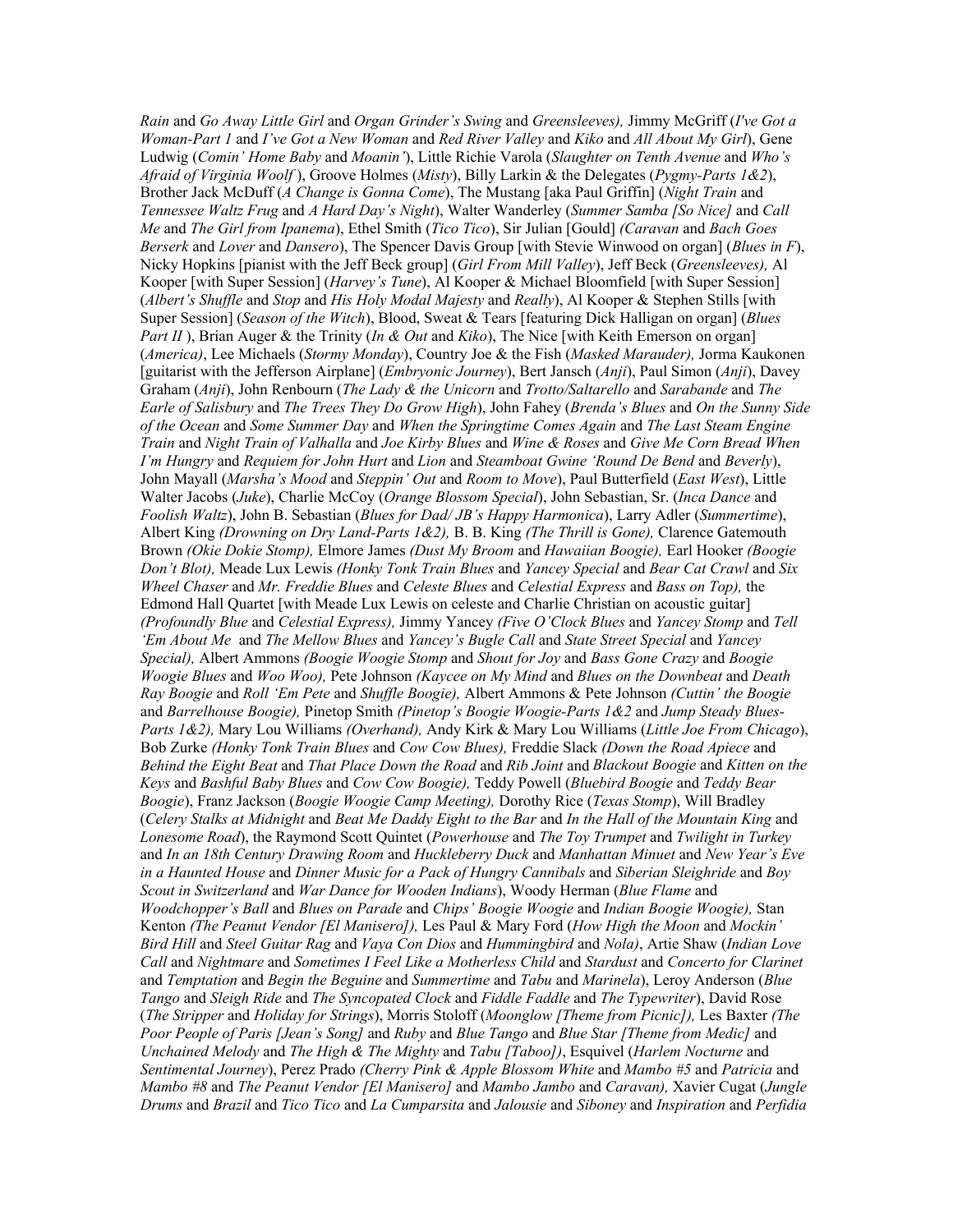and *My Shawl* and *Havana's Calling Me* and *Eco* and *Bim Bam Bum* and *Amor* and *Taboo [Tabu]*), Tito Puente *(Oye Como Va* and *Take the A Train* and *Lindo Cha Cha* and *Night Ritual* and *The Late Late Scene*  and *Carioca* and *A La Salud* and *No Voy A La Luna* and *Ran-Kan-Kan*), Machito (*Zambia* and *Tanga*), Ray Barretto *(Watusi* and *El Watusi),* Cal Tjader *(Soul Sauce [Guachi Guara]* and *The Whiffenpoof Song* and *Solar Heat* and *Fresh Air)***,** Johnny Lytle (*The Snapper* and *The Loop* and *The Man* and *Lela* and *Selim* and *The Village Caller* and *A Taste of Honey*), Gary McFarland (*Fried Bananas* [aka *Noodles*] and *Theme from "13" [*aka *Moment of Truth* and aka *March 13]*), El Chicano *(Viva Torado-Part 1),* Tommy Dorsey (*Tea for Two Cha Cha* and *Boogie Woogie*), Jimmy Dorsey (*So Rare* and *The Breeze & I* and *Besame Mucho* and *Yes Indeed)*, Glenn Miller (*A String of Pearls* and *In the Mood* and *Moonlight Cocktail* and *Song of the Volga Boatmen* and *Tuxedo Junction* and *Little Brown Jug* and *A Stone's Throw from Heaven* and *Pavanne* and *Moonlight Serenade* and *Londonderry Air* and *Pennsylvania 6-5000* and *Sunrise Serenade* and *The Spirit is Willing* and *I Dreamt I Done it in Harlem*), Duke Ellington (*Take the A Train* and *Caravan* and *Things Ain't What They Used to Be* and *Satin Doll* and *Perdido* and *Mood Indigo* and *In A Sentimental Mood* and *Solitude* and *It Don't Mean a Thing [If It Ain't Got That Swing]* and *Do Nothin' Till You Hear From Me* and *Don't Get Around Much Anymore*), Count Basie (*One O'Clock Jump* and *Jumpin' at the Woodside* and *Basie Boogie* and *One Mint Julep* and *How Long* and *Boogie Woogie*), Benny Goodman (*Sing Sing Sing* and *After You've Gone* and *Bugle Call Rag* and *Stompin' at the Savoy*), The Benny Goodman Trio & Quartet [with Teddy Wilson on piano, Gene Krupa on drums, Lionel Hampton on vibraphone [in the Quartet], and Benny Goodman on clarinet] (*Runnin' Wild* and *I Got Rhythm* and *Moonglow* and *Handful of Keys* and *Softly as in a Morning Sunrise*), Teddy Wilson (*Liza* and *Between the Devil & the Deep Blue Sea*), Fats Waller (*Handful of Keys* and *Russian Fantasy* and *Valentine Stomp* and *Minor Drag* and *Numb Fumblin'*), Art Tatum (*Tea For Two* and *Tiger Rag* and *St. Louis Blues* and *Willow Weep for Me* and *Begin the Beguine* and *How High the Moon*), Earl Hines (*Boogie Woogie on St. Louis Blues* and *57 Varieties* and *Panther Rag* and *Rosetta* and *A Monday Date*), Louis Armstrong (*West End Blues*), Bix Beiderbecke (*In a Mist*), Lionel Hampton (*Flying Home* and *Two Finger Boogie*), Gene Krupa (*Drum Boogie* and *Rhumboogie* and *Drop Me Off Uptown*), Buddy Rich (*Mercy Mercy Mercy* and *West Side Story*), Bob Crosby (*Big Noise From Winnetka* [actually a duet with just two musicians from Bob Crosby's band: drummer Ray Bauduc playing the drums and also the strings of the upright bass with his drumsticks, and bassist Bob Haggart playing the bass and whistling], and *Yancey Special* and *What's New* and *I'm Praying Humble* and *Gin Mill Blues* and *Boogie Woogie Maxine* and *Honky Tonk Train Blues*), Harry James (*Sleepy Time Gal* and *Sleepy Lagoon* and *Misirlou* and *Memphis Blues* and *Flight of the Bumblebee* and *Two O'Clock Jump* and *Cribiribin*), Claude Thornhill (*Snowfall* and *Autumn Nocturne*), Herbie Mann (*Memphis Underground* and *Comin' Home Baby* and *Hold On I'm Comin'* and *Feeling Good*), Hubert Laws (*Pavane*), Paul Horn (*Prologue/Inside*), Reg Owen (*Manhattan Spiritual*), Bert Kaempfert (*That Happy Feeling* and *A Swingin' Safari* and *Bye Bye Blues* and *Wonderland By Night* and *Red Roses for a Blue Lady* and *Afrikaan Beat* and *Market Day* and *Take Me* and *The Magic Trumpet [The Happy Trumpeter]* and *Happy Safari* and *Sugar Bush* and *Pata Pata),* Billy Vaughn (*A Swingin' Safari*), The Bulawayo Sweet Rhythms Band *(Skokiaan*), The Tokens (*The Lion Sleeps Tonight [Wimoweh {*aka *Mbube}])* Ralph Marterie (*Skokiaan* and *In a Persian Market* and *Caravan*), Pete Fountain (*Stand By Me* and *Just a Closer Walk With Thee*), Pete Drake (*Forever*), Pete Seeger (*Living in the Country),* Doc Watson *(Black Mountain Rag* and *Beaumont Rag* and *Dill Pickle Rag* [aka *Dill Pickles Rag*]*),* Hank Garland *(Sugarfoot Rag),* Area Code 615 *(Scotland),* John Hartford *(Austin Minor Symphony* and *Skippin' in the Mississippi Dew* and *Presbyterian Guitar),* The Dillards (*Banjo in the Hollow*)*,* Ray Conniff (*Blue Moon* and *Somewhere My Love [Lara's Theme]* and *Try to Remember)*, Bill Pursell (*Our Winter Love*)*,* Don Cossack Choir *(Song of the Volga Boatman* and *Two Guitars* and *Excerpt from Overture 1812),* Claus Ogerman *(Watusi Trumpets* and *What'd I Say* and *Comin' Home Baby),* Milton Delugg *(Theme for The Creature from Under the Sea* and *Theme from The Thing),* Si Zentner *(Up A Lazy River),* Frank Chacksfield *(Ebb Tide),* Percy Faith (*Theme from A Summer Place* and *Delicado* and *Song from Moulin Ridge [Where is Your Heart],* and theme for the TV show *The Virginian*), Dominic Frontiere (theme and soundtracks for the first year of the TV show *The Outer Limits,* and the theme and the soundtrack for the film *Hang 'Em High*)*,* Harry Lubin *(*theme for the TV show *One Step Beyond* [and this same theme was used for the second year of the TV show *The Outer Limits,* and he did the soundtracks for the second year of *The Outer Limits* as well])*,* Marius Constant (theme for the TV show *The Twilight Zone),* Bernard Herrmann *(*soundtracks for the films *The Day the Earth Stood Still* and *Vertigo* and *Psycho* and *Fahrenheit 451,* and he scored many of the episodes for the TV show *The Twilight Zone,* and he wrote the later second theme for *The Twilight Zone* TV show), Jerome Moross *(*theme for the TV show *Wagon Train),* David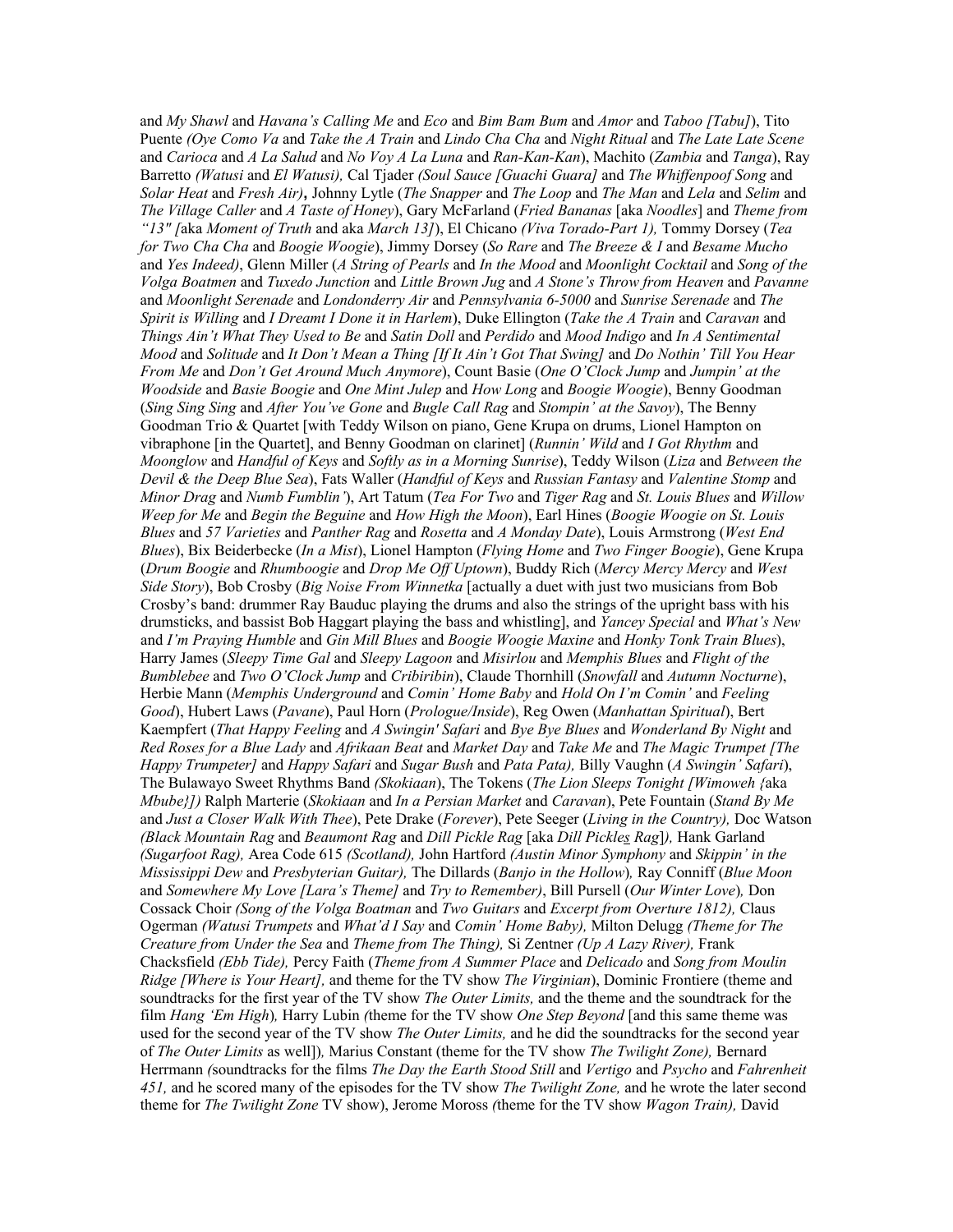Buttolph (theme for the TV show *Maverick),* Fred Steiner (themes for the TV shows *Perry Mason* and *Gunsmoke),* Herschel Burke Gilbert *(*theme for the TV show *The Rifleman),* Johnny Williams *(*theme for the TV show *Checkmate),* Lalo Schifrin *(*theme for the TV show *Mission Impossible,* and theme for the TV show *Mannix,* Billy May *(*another version of *Theme from Mannix).* Herman Stein (soundtrack for the film *This Island Earth*), Jerry Goldsmith (theme for the TV show *Star Trek*), George Duning (theme and soundtrack for the film *Picnic*), Max Steiner (soundtracks for the films *King Kong* and *The Beast With Five Fingers* and *Casablanca* and *Gone with the Wind* and *A Stolen Life* and *Sugarfoot* and *The Hanging Tree*  and *A Summer Place*), John Barry *(Troubadour* [the B side of the *Goldfinger* single]*,* and the themes and soundtracks for the films *Goldfinger* and *From Russia With Love* and *Thunderball* and *Midnight Cowboy*  and *The Last Valley),* Elmer Bernstein (*Theme from The Magnificent Seven* [and the soundtrack for the film *The Magnificent Seven*] and *Theme from The Sons of Katie Elder* [and the soundtrack for the film *The Sons of Katie Elder*]*,* and the soundtracks for the films *The Man with The Golden Arm* and *To Kill a Mockingbird* and *The Great Escape* and *The Birdman of Alcatraz*, and the theme and soundtrack for the TV show *Saints and Sinners*), Dimitri Tiomkin (soundtracks for the films *Gunfight at the O.K. Corral* and *High Noon* and *The Alamo* and *The Guns of Navarone* and *The Well* and *The High & the Mighty*), Ennio Morricone (soundtracks for the films *The Good the Bad & the Ugly* and *Cinema Paradiso*), Mikos Theodorakis (theme and soundtrack for the film *Zorba The Greek*), Hugo Montenegro (theme for the film *The Good The Bad & The Ugly*), Francis Lai (theme and soundtrack for the film *A Man & A Woman*), Meredith Wilson (soundtrack for the film *The Music Man*, including the songs *Seventy-Six Trombones* and *Goodnight My Someone* and *Till There Was You*), Harpo Marx (his solo harp scenes in all of the Marx Brothers' films), Henry Mancini (themes and soundtracks for the TV shows *Peter Gunn* and *Mr. Lucky*, and the themes and soundtracks for the films *The Pink Panther* and *Hitari* and *The Days of Wine & Roses*  and *Experiment in Terror* and *Dear Heart* and *The Great Race* [including the song *The Sweetheart Tree*]*,* and the songs *Baby Elephant Walk* and *Romeo & Juliet [A Time for Us]* and *Moon River* and *Lujon* and *March of the Cue Balls)*, Ray Anthony (*Theme from Peter Gunn* and *Skokiaan* and *Slaughter on Tenth Avenue* and *A Taste of Honey* and *The Bunny Hop)*, Nelson Riddle (*Route 66 Theme* and the soundtrack for the TV show *Route 66*, and the songs *Lisbon Antigua* and *Port-Au-Prince* and *Volare),* Pete Rugulo (theme for the TV show *The Fugitive*), Jackie Gleason (theme for the TV show *The Honeymooners* [*You Are My Greatest Love*], and theme for the TV show *The Jackie Gleason Show* [*Melancholy Serenade*]), Elliot Daniel (theme for the TV show *I Love Lucy*), Neal Hefti (*Bathtub Saturday Night* and *Lord Love a Duck*  and *Batman Theme*), Martin Denny (*Quiet Village* and *A Taste of Honey* and *The Enchanted Sea*), Arthur Lyman (*Yellow Bird* and *Taboo [Tabu]*), Antonio Carlos Jobim (*Wave* and *Insensatez [How Insensitive]*), Luiz Bonfa (*The Gentle Rain* and *Manha de Carnival [*aka *Morning of the Carnival,* and also aka *A Day in the Life of a Fool]*), Los Indios Tabajaras (*Maria Elena*), Herb Alpert & The Tijuana Brass (*A Taste of Honey* and *The Lonely Bull* and *Mexican Shuffle* and *What Now My Love* and *The Work Song* and *Spanish Flea* and *Zorba The Greek* and *Acapulco Gold* and *Lollipops & Roses* and *Acapulco 1922*), The Baja Marimba Band (*Acapulco 1922* and *Comin' In the Back Door)*, The Bob Crewe Generation (*Music To Watch Girls By*), The Brass Ring (*The Phoenix Love Theme [Senza Fine]*), Stevie Wonder (*Fingertips-Parts 1&2* and *Alfie*), Jerry Murad and the Harmonicats (*Peg O' My Heart* and *Cherry Pink & Apple Blossom White),* George Martin (*This Boy [Ringo's Theme]* and *And I Love Her),* The Beatles (*Blue Jay Way*), The Hollyridge Strings (*All My Loving* and *Love Me Do* and *I Want to Hold Your Hand*), Jose Feliciano (*And I Love Her* and *Here There & Everywhere* and *Jingle Bells*), The Soulful Strings [with Richard Evans] (*Burning Spear*), Spencer Ross (*Tracy's Theme),* Lawrence Welk (*Calcutta*), Don Costa (*Never on a Sunday* and *Theme from The Unforgiven*), Ted Heath (*Swingin' Shepherd Blues* and *Sucu Sucu*), Moe Koffman Quartet (*Swingin' Shepherd Blues* and *Curried Soul*), Robert Maxwell (*Shangri-La*), Paul Weston (*Bali Hai),* Paul Mauriat (*Love is Blue*), Derek & Ray (*Interplay* and *Dizzy Fingers*), Anton Karas (*The Third Man Theme*), Hugo Winterhalter (*Canadian Sunset* [with Eddie Hayward on piano] and *Vanessa*), Frankie Carle (*Sunrise Serenade* and *Near You* and *My True Carrie Love*), George Shearing (*Lullaby of Birdland*), Roger Kellaway [with the Cello Quartet] (*Morning Song*), Mitch Miller (*March from the River Kwai [*aka *Colonel Bogey March]* and *Tunes for Glory [*aka *Scotland the Brave]* and *Under Paris Skies* and *Meet Mister Callaghan),* Fred Waring & His Pennsylvanians *(Dry Bones),* Horst Jankowski (*A Walk in the Black Forest* and *Sing a Simple Song* and *Near You* and *Cast Your Fate to the Wind*), Kai Winding (*More [Theme from Mondo Cane]),* Andre Kostelanetz (*I Will Follow Him*), Felix Slatkin (*The Sundowners*), Skitch Henderson (*Chattanoogie Shoe Shine Boy*), The Mystic Moods (*One Stormy Night*), Dave Pike [with Herbie Hancock on organ] (*The Jet Set*), Herbie Hancock (*Maiden Voyage*), Herbie Hancock & Bobby Hutcherson (*Theme from Blow-Up*), Eric Jupp (*The Rhythm of Life*), The Electric Indian